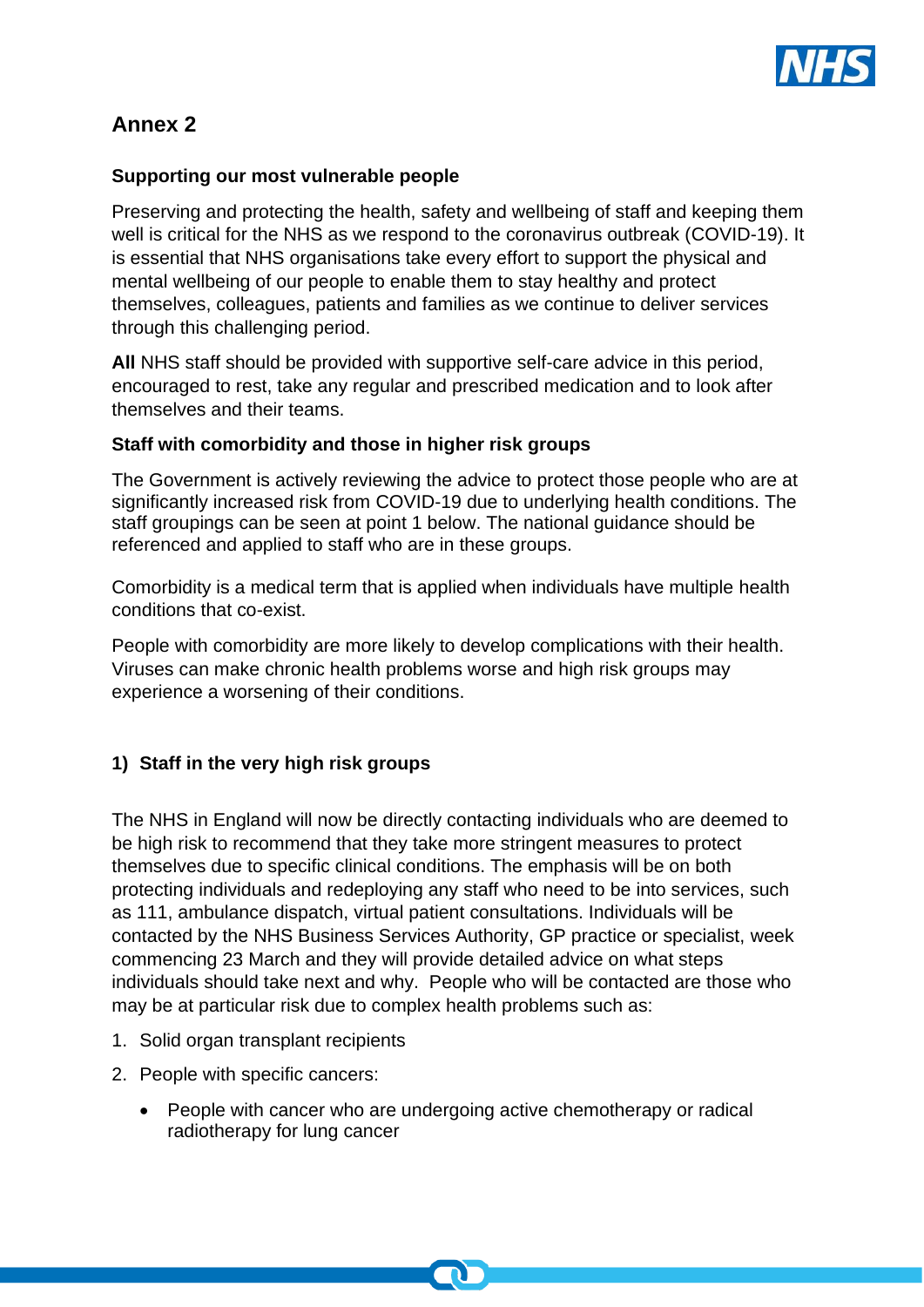- People with cancers of the blood or bone marrow such as leukaemia, lymphoma or myeloma who are at any stage of treatment
- People having immunotherapy or other continuing antibody treatments for cancer
- People having other targeted cancer treatments which can affect the immune system, such as protein kinase inhibitors or PARP inhibitors.
- People who have had bone marrow or stem cell transplants in the last 6 months, or who are still taking immunosuppression drugs.
- 3. People with severe respiratory conditions including all cystic fibrosis, severe asthma and severe COPD
- 4. People with rare diseases and inborn errors of metabolism that significantly increase the risk of infections (such as SCID, homozygous sickle cell)
- 5. People on immunosuppression therapies sufficient to significantly increase risk of infection
- 6. People who are pregnant with significant congenital heart disease

For the small number of NHS staff in this category, organisations can help staff by:

- Advising them not to contact their GP or healthcare team and to wait until they are contacted directly. In this period, if staff identify to this category, they should be supported to work flexibly, remotely or be redeployed from any high risk area.
- If staff have not been contacted by end of the week commencing 23 March by the NHS, their GP or specialist and think they may be at particular risk due to these specific health conditions, they should then get in touch with their GP practice for further advice.
- Where staff receive a call from the NHS Business Services Authority, they should then contact their line manager to discuss reasonable adjustments.
- Where staff are contacted and advice is provided to them, organisations should support them as much as possible to adjust to this and allow them time to make any necessary personal arrangements

## **2) Staff in 'at risk' groups**

In addition, advice from Government confirmed that the groups of people who should take particular care to minimise their social contact were:

- People over the age of 70
- Other adults who would normally be advised to have a flu vaccine (such as those with chronic disease)
- Pregnant women. We know The Royal College of Obstetricians and [Gynaecologists](https://www.rcog.org.uk/en/news/national-guidance-on-managing-coronavirus-infection-in-pregnancy-published/) will provide and regularly review/ revise the latest guidance and information. We therefore advise all staff who are pregnant to discuss their individual circumstances with their local Occupational Health department.